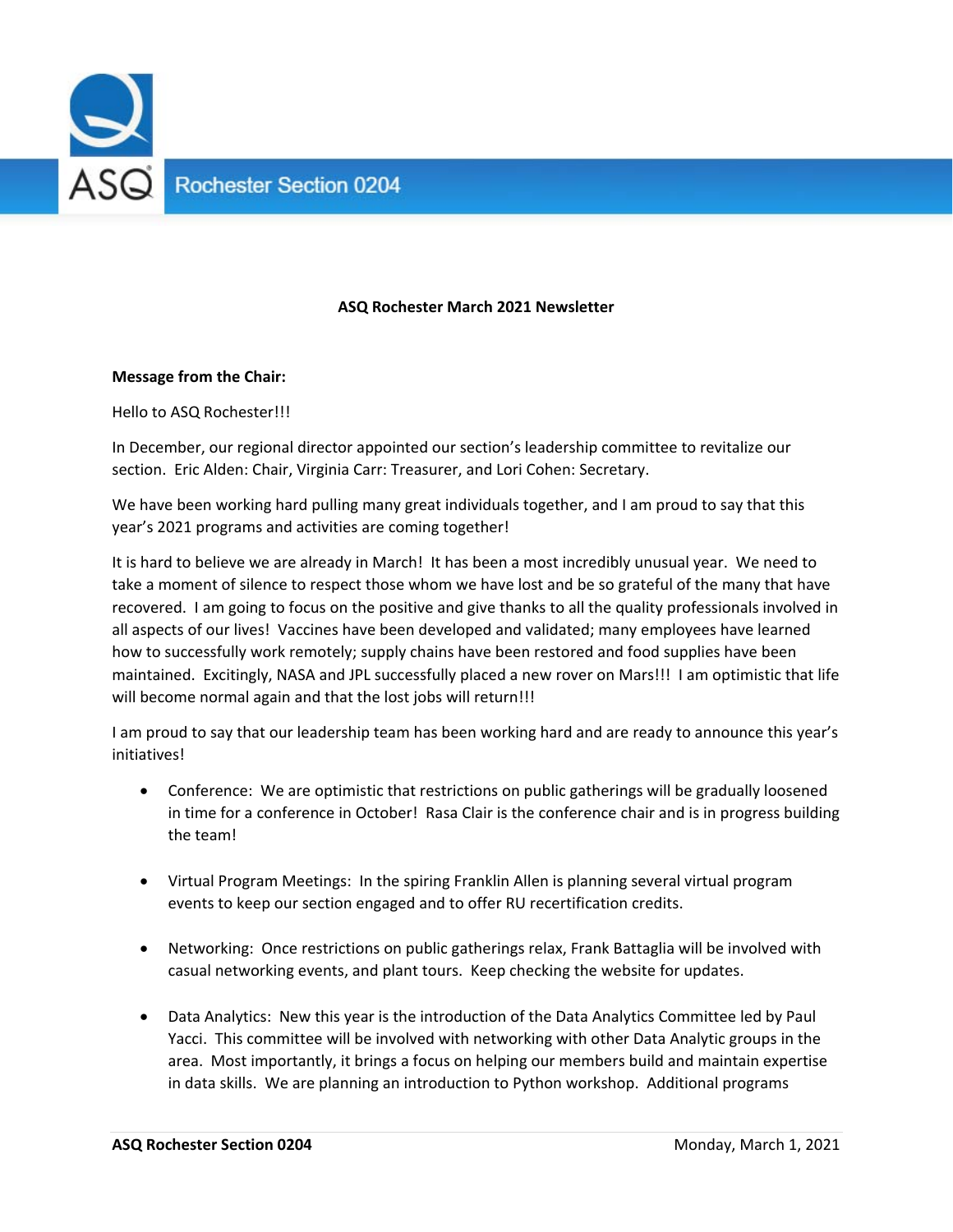

# **Rochester Section 0204**

targeting Quality Professionals with best practices on Excel and statistical packages are being formulated!

• Scholarships and S.T.E.M: James Bongard will continue his leadership of the Scholarship Committee. ASQ Rochester has historically offered scholarships to college students.

New this year, we are looking to initiate programs to support Science, Technology, Engineering, and Math programs in the middle and high schools. Ted Skomsky will help formulate this initiative.

 Website: Much work is going into ensuring our website effectively communicates to our section. Maria Lynch has been working closely with our website host to clean up our database and mailing lists.

Please share the website with your colleagues in quality and encourage them to register for ASQ Rochester latest information on upcoming events and programs!

- Leadership Succession Planning: We are working to keep our leadership fresh and vigorous! We are already looking to identify leaders for the 2022 year.
	- o Frazier Pruitt has agreed to serve as Vice Chair candidate. Congratulations to Frazier for having an article on IoT published in the February 2021 issue of Quality Progress!
	- o Melissa Manney has agreed to serve as Treasurer candidate.
	- o We are still looking for a secretary.

Official elections will be held in the fall.

### **Message from the Conference Committee, Rasa Clair:**

Dear ASQ Members,

We are very excited to announce that yearly Conference at RIT Inn & Conference Center is back and scheduled for October 21st, 2021.

Newly created team is in process of creating sensational program for this fall. Please mark your calendars. We are looking forward seeing you in person.

Call for papers will follow.

Best regards‐ Rasa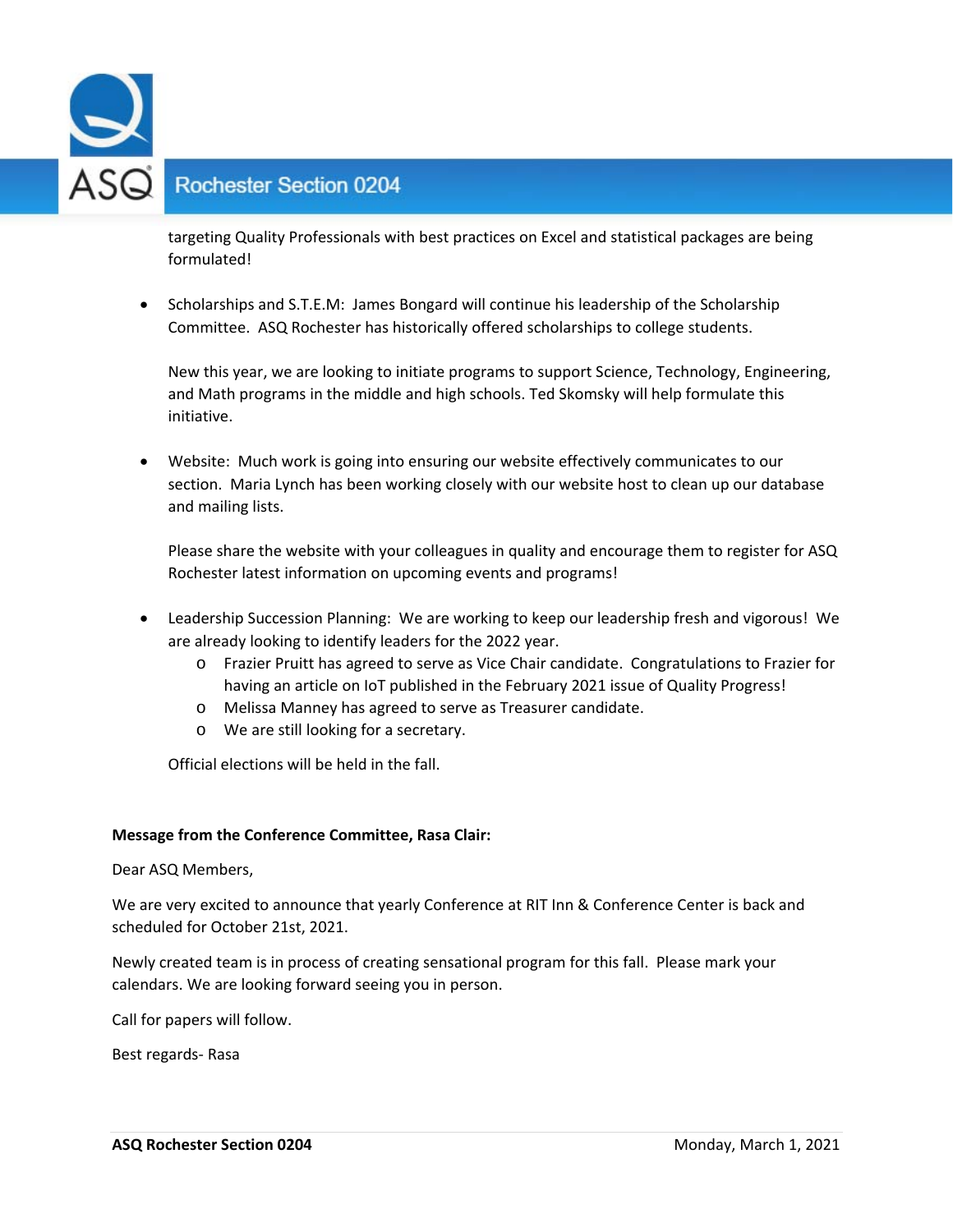

# **Message from the Virtual Program Committee, Franklin Allen:**

Hello ASQ Rochester members & friends:

We are planning for an exciting year with our Virtual Program Meetings! As you know, we had to pivot virtually from our dinner meetings, but we will still have the same energy, education and fun, but from the comfort of your homes. We intend on bringing topics that are current, timely and thoughtprovoking. We will kick off our line-up with a very informative talk from Ed Biernat on March 23rd; a session not to be missed! Each session will give you sound takeaways that you can use in your work or in your personal life. You will even have the opportunity to collect RU recertification credits. Please make your calendar and we will announce the topic and time very shortly. We're looking forward to seeing you and reconnecting in our new environment!

Franklin

### **Message from the Data Analytics Committee, Paul Yacci:**

Hello Everyone - looking forward to connecting on Data Science and Analytics topics this year. On 3/11 ROC Data Science (https://www.meetup.com/ROC‐Data‐Science/) will be hosting Matt Eisner from Optimax (https://www.optimaxsi.com/) who is using Machine Learning techniques in a custom lens manufacturing process. If you, or anyone you know is interested in presenting on a topic related to data/quality the group is always looking for new speakers. The Python workshop (4/7,4/14 and 4/21) will focus on getting up and running with Python for analysis. This will be hands on and targeted towards users who have previously programmed in some capacity. Please reach out with any thoughts and questions. I look forward to connecting!

Paul

### **Message from the Scholarship Committee, James Bonguard:**

Hello everyone! We will be running the scholarship program again this year for eligible college students. Keep checking with website for updates and application information. Additionally this year Ted Skomsky will be exploring opportunities to use some of our scholarship funds to offer S.T.E.M grants to support to local middle and high school Science, Technology, Engineering, and Math initiatives. We are looking for committee members to join us in this exciting new adventure!